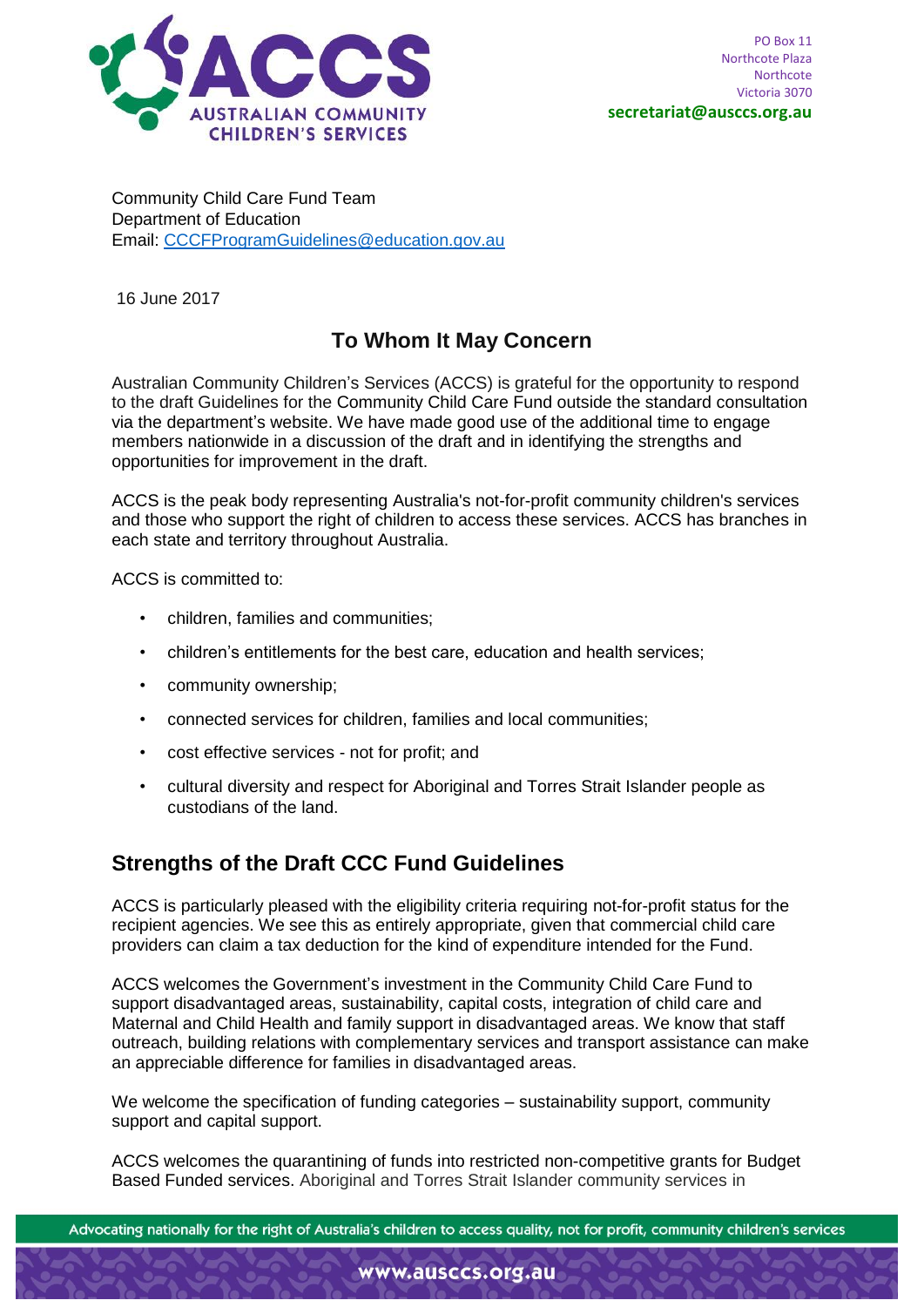

particular may struggle to compete with strongly resourced mainstream providers in the competitive grants process for the Community Child Care Fund.

We strongly support the focus on priority areas to ensure funds are allocated to areas of highest need.

We support eligibility for current recipients of funding under the Community Support Program.

## **Opportunities for Improvement in the Draft CCC Fund Guidelines**

ACCS believes that the goals of the Community Child Care Fund would be better served if the Guidelines recognised that some services will not be able to transition to a model of operation that is self-sustaining. Entrenched poverty, long-term unemployment and disadvantage make sustainability without additional government funding impossible in many communities.

**Recommendation:** That the Guidelines be revised to make provision for ongoing funding for these communities, with specific focus on sustainability funding for Aboriginal and Torres Strait Islander community services.

Further, requiring services that are currently funded under the Community Support Program to apply for grants under the Community Child Care Fund will create uncertainty and potentially instability for families and children.

**Recommendation:** That the Guidelines be revised to allow services that are currently functioning well under the Community Support Program to transition to the new Community Child Care Fund without the need for competitive tendering, with an option for these services to apply for additional funding under the new programs.

**Recommendation:** That notice of the outcome of applications to the Community Child Care Fund allow sufficient time for unsuccessful applicants which are currently supported under the Community Support Program to adjust their operations and meet their commitments to children, families, staff and the local community.

Restricting eligibility to Approved Providers will exclude some agencies that are well placed to deliver, with strong community connections and community control.

**Recommendation:** That the Guidelines be revised to allow not-for-profit entities that are not yet Approved Providers to apply for funding, conditional on them becoming an approved provider if successful.

Increasing the \$150,000 upper limit on capital support will expand the opportunity for the Community Child Care Fund to expand the provision of child care places in areas of unmet demand

**Recommendation:** That the Guidelines be revised to increase the upper limit on capital support.